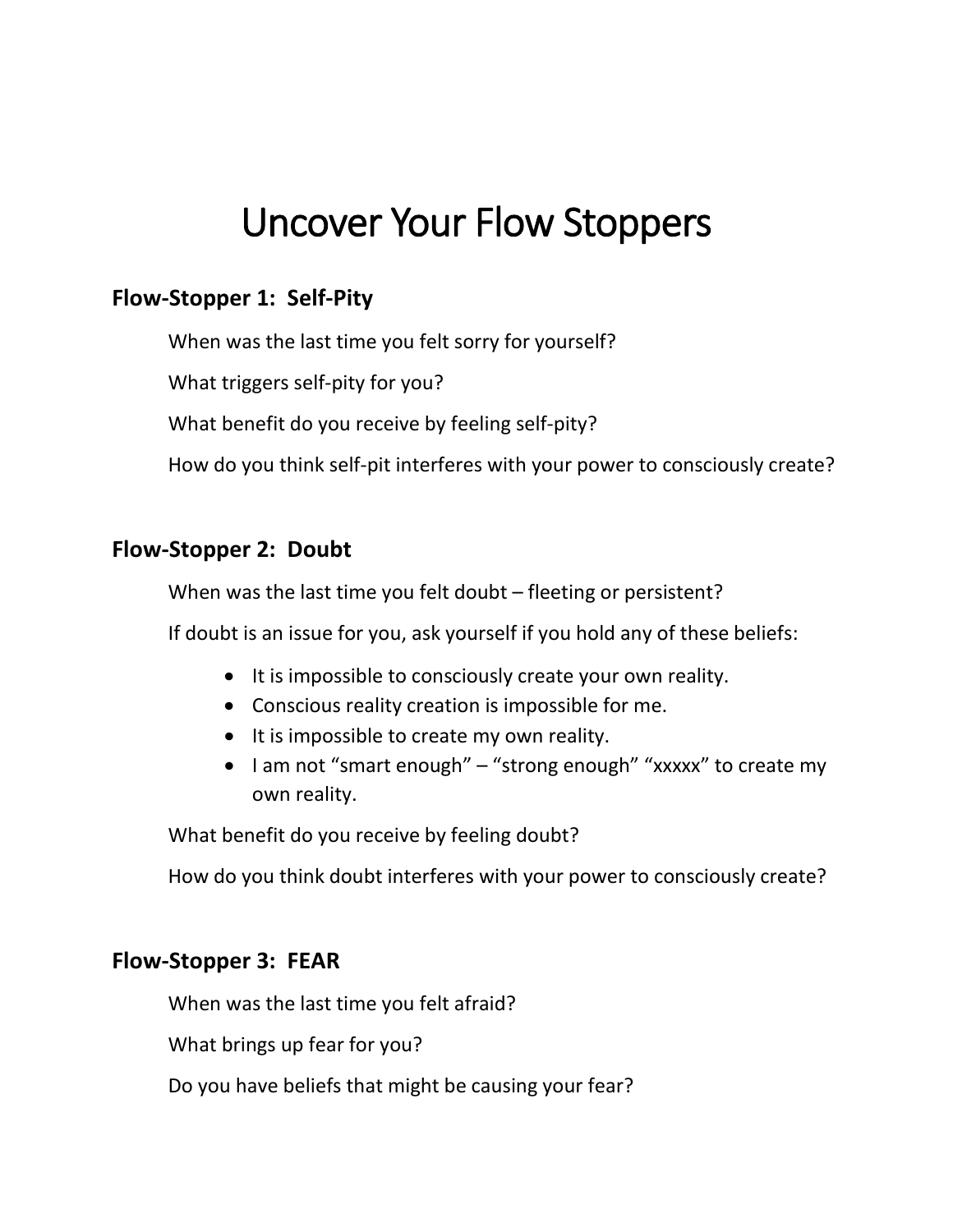What benefit do you receive by feeling fearful?

How do you think fear interferes with your power to consciously create?

# **Flow-Stopper 4: Martyrdom**

When was the last time you felt overburdened, unappreciated, or like you gave too much?

What or who triggers your feelings of martyrdom?

What benefit do you receive by feeling martyred or self-sacrificing?

How does martyr energy interfere with your power to consciously create?

# **Flow-Stopper 5: Control**

When was the last time you felt like you needed to control someone, something, or a situation?

Are there certain areas of your life where you are more likely to try to control?

Do you hold any of these beliefs?

- I must control my reality in order to be safe.
- I must control others in order to be safe.
- I have to control to get what I want.
- If I do not control, I will be controlled.

How do you think the need to control interferes with your power to consciously create?

Sometimes it is not the "adult you" who is afraid of what will happen if you lose control, but rather "your child", "your adolescent", or "young self". They may feel the need to control because they are afraid, they will not be able to "do it right." What do your younger selves have to say about control?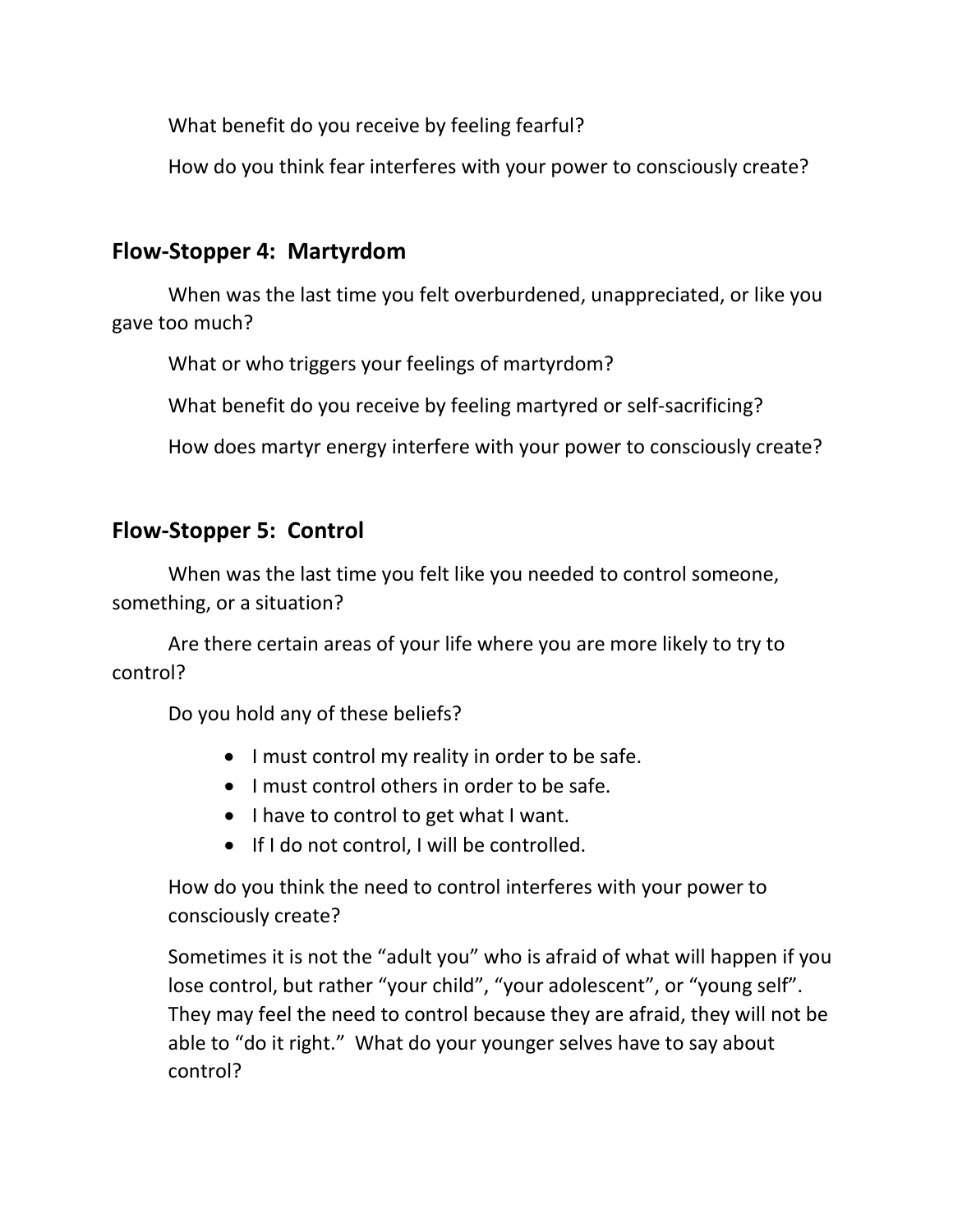### **Flow-Stopper 6: Impatience**

When was the last time you felt impatient?

What triggers impatience for you?

Do any beliefs underlie your impatience? For example, "I may never get what I really want."

Do any fears underlie your impatience? Can you trace these fears to a belief?

#### **Flow-Stopper 7: Judgement**

When was the last time you judged a person, situation, or thing?

What triggers judgement for you?

Judgement often comes from a fear-based need to "be right" or "safe from wrong".

How do you think judgement energy interferes with your ability to consciously create?

#### **Flow-Stopper 8: Disappointment**

When was the last time you felt disappointed?

What triggers disappointment for you?

Think about a recent disappointment. Ask yourself these questions:

- Did I give myself enough time to create what I wanted?
- Do I have a belief that says, "I can't have that?"
- Do I have a belief that says, "I don't deserve that?"
- Did I let my child or adolescent self take over and push away the thing I wanted?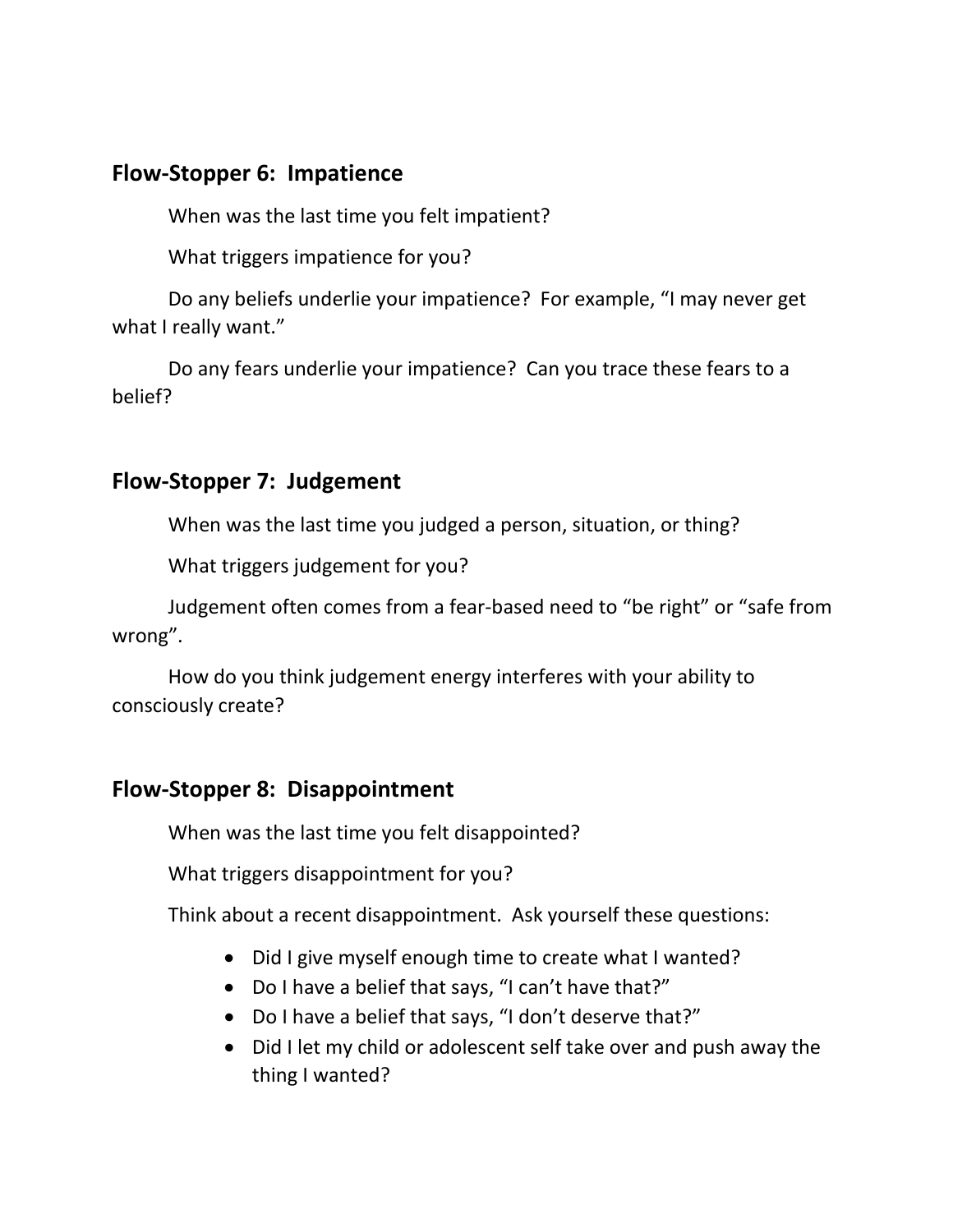#### **Flow-Stopper 9: Blame**

When was the last time you assigned blame to someone or something?

What triggers blame for you?

How does blaming interfere with your power to consciously create? Blaming other people, things, or situations for your reality.

#### **Flow-Stopper 10: Entitlement**

When was the last time you felt entitled?

What triggers a sense of entitlement for you?

Do you hold any beliefs which trigger entitlement, such as " XXXX" owes me?"

# **Flow-Stopper 11: Guilt**

When was the last time you felt guilty?

What triggers a sense of guilt for you?

What beliefs are at the root of your guilt?

# **Flow-Stopper 12: Jealousy**

When was the last time you felt jealous?

What triggers jealousy for you?

What beliefs underpin your jealousy?

# **Flow-Stopper 13: Shame**